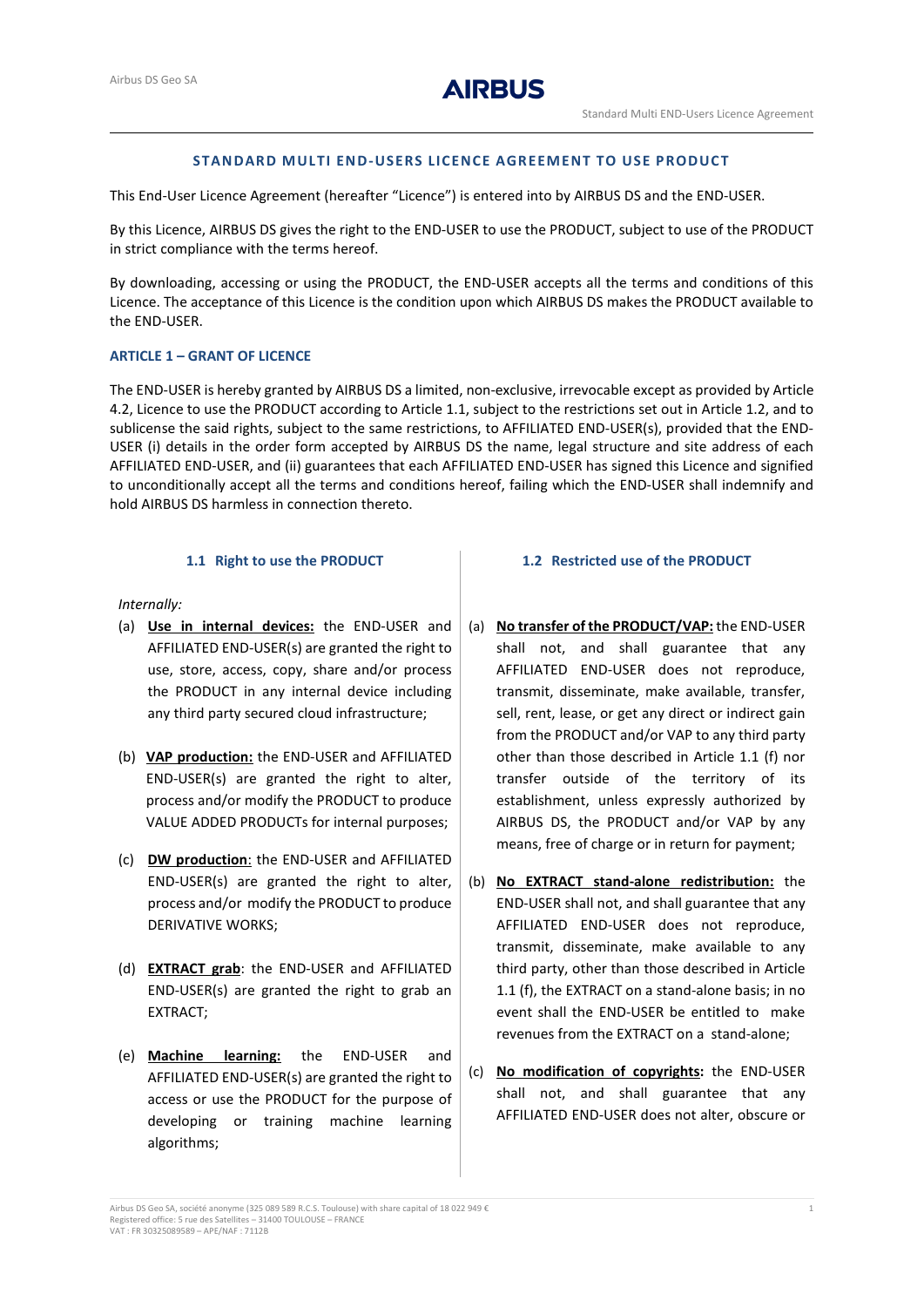<span id="page-1-0"></span>(f) **Sharing with CONTRACTORS**: the END-USER and AFFILIATED END-USER(s) are granted the right to make the PRODUCT and/or any VAP available to CONTRACTORS, subject to them agreeing in writing, in advance (i) to be bound by the same limitations on use as applicable to the END-USER and/or AFFILIATED END-USER, and (ii) to return the PRODUCT and/or VAP to the END-USER and/or AFFILIATED END-USER, and to keep no copy thereof, upon completion of their engagement.

## *Externally:*

- (g) **DW distribution:** the END-USER and AFFILIATED END-USER(s) own and may freely distribute DERIVATIVE WORKS to third parties;
- (h) **EXTRACT insertion and display:** the END-USER and AFFILIATED END-USER(s) are granted the right to embed EXTRACT(s) into a DW (e.g. inserting into a paper report, .pdf or similar for contextualization/illustration purposes) or display EXTRACT(s) on a public website (e.g. for promotion purposes).

remove any credit notice or proprietary legend contained in the PRODUCT, VAP and/or EXTRACT;

- (d) **No disclosure of competitive analysis:** the END-USER shall not, and shall guarantee that any AFFILIATED END-USER does not publish or communicate in any way a competitive analysis (such as benchmarking) of any PRODUCT, VAP and/or EXTRACT;
- (e) **No reverse engineering**: the END-USER shall not, and shall guarantee that any AFFILIATED END-USER does not use or combine any EXTRACT for the purpose of recreating the PRODUCT or similar data.

All rights not expressly granted by AIRBUS DS under Articl[e 1.1](#page-0-0) are hereby retained by AIRBUS DS. The END-USER and AFFILIATED END-USER(s) shall not do anything not expressly permitted under Articl[e 1.1.](#page-0-0)

## **ARTICLE 2 – INTELLECTUAL PROPERTY RIGHTS**

### **2.1 Property of the content and credit attribution**

The data contained in the PRODUCT remain the property of each corresponding entity mentioned in Article 2.2.1. The PRODUCT, VAP and/or EXTRACT, when printed or displayed in accordance with Articl[e 1.1,](#page-0-0) shall include the credits listed in Article 2.2.1 conspicuously displayed.

#### **2.2 Intellectual Property Law**

2.2.1 The PRODUCT is protected by the copyright law detailed in the table below and international copyright laws, as applicable.

| <b>PRODUCT</b> | Entity owner                                       | Credit attribution                                                           | Protected under<br>copyright law |
|----------------|----------------------------------------------------|------------------------------------------------------------------------------|----------------------------------|
| SPOT 1 to 5    | d'Études<br>National<br>Centre<br>Spatiales (CNES) | "©<br><b>CNES</b><br>of<br>(year<br>acquisition), Distribution<br>Airbus DS" | French law                       |
| SPOT 6 and 7   | Airbus DS                                          | "© Airbus DS (year of<br>acquisition)"                                       | French law                       |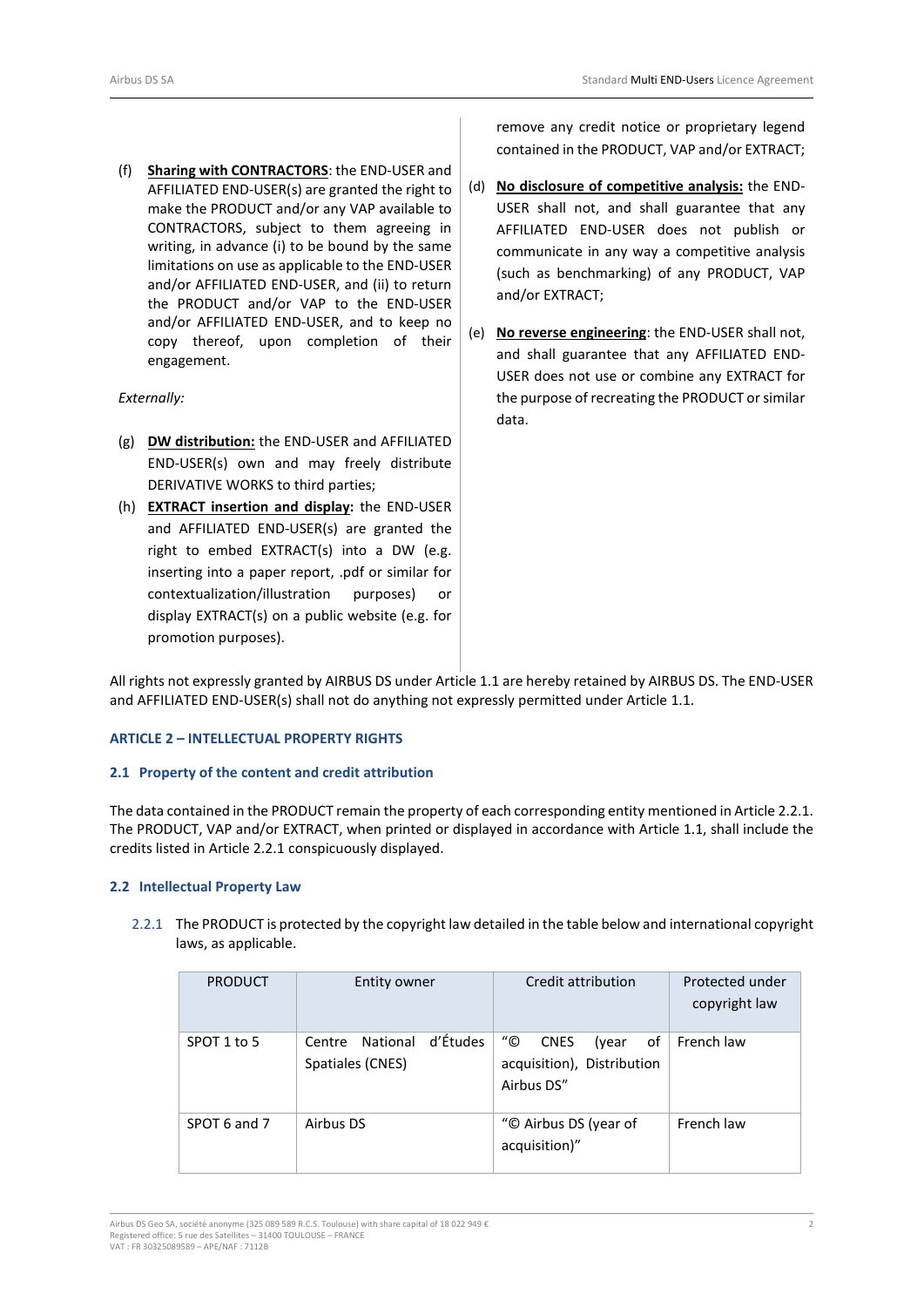| Pléjades     | Centre National d'Études | "©<br><b>CNES</b><br>(vear | of $\vert$ French law |
|--------------|--------------------------|----------------------------|-----------------------|
|              | Spatiales (CNES)         | acquisition), Distribution |                       |
|              |                          | Airbus DS"                 |                       |
|              |                          |                            |                       |
| Pléjades Neo | Airbus DS                | "© Airbus DS (year of      | French law            |
|              |                          | acquisition)"              |                       |
|              |                          |                            |                       |

2.2.2 The PRODUCT and the satellite imagery data contained therein are further protected by articles L.341- 1 to 343-7 of the French Code of Intellectual Property Law as amended by the statute of 1 July 1998 relative to database copyright, and by similar statutes in European countries that have incorporated EU Directive n°96/9 of 11 March 1996 on database copyright into their laws.

### **ARTICLE 3 – WARRANTY – LIABILITY**

- <span id="page-2-1"></span>**3.1 Warranty.** AIRBUS DS warrants that it has sufficient ownership rights in the PRODUCT to make it available to the END-USER and AFFILIATED END-USER(s) under the terms of this Licence.
- **3.2 Disclaimer.** AIRBUS DS does not warrant that the PRODUCT is free of bugs, errors, defects or omissions, and that operation of the PRODUCT will be error-free or uninterrupted or that any issues will be corrected. It does not warrant that the PRODUCT shall meet the END-USER's and/or AFFILIATED END-USER(s)'s requirements or expectations, or shall be fit for the END-USER's and/or AFFILIATED END-USER(s)'s intended purposes. There are no express or implied warranties of fitness or merchantability given in connection with the use of the PRODUCT or any other warranty. AIRBUS DS disclaims all other warranties or liabilities not expressly provided in Article [3.1.](#page-2-1)
- **3.3 Liability.** In no event shall AIRBUS DS, nor its licensors, be liable for any claim, damage or loss incurred by the END-USER and/or AFFILIATED END-USER(s), including without limitation indirect, compensatory, consequential, incidental, special or punitive damages arising out of the use of or inability to use the PRODUCT, and shall not be subject to legal action in this respect. The financial cumulative liability of AIRBUS DS and its licensors shall in any case not exceed the fees paid by END-USER for the PRODUCT(s) giving rise to the claim.

## **ARTICLE 4 – TERM AND TERMINATION**

- **4.1 Licence term.** This Licence is perpetual, unless terminated pursuant to Articl[e 4.2,](#page-2-0) or as otherwise specified as part of the agreement or subscription to which this Licence belongs.
- <span id="page-2-0"></span>**4.2 Termination for END**-**USER's and/or AFFILIATED END-USER's breach of Licence.** AIRBUS DS may, in addition to all other remedies to which it may be entitled under this Licence or by law, terminate this Licence by notice in writing if the END-USER and/or any AFFILIATED END-USER breach any of its provision. The END-USER shall have no claim to any kind of indemnity in this case. Upon termination of this Licence for breach by the END-USER and/or any AFFILIATED END-USER, the END-USER and/or AFFILIATED END-USER shall permanently delete the PRODUCT(s) and VAP(s) from all devices, destroy any copies on disk, and cease displaying any EXTRACT. Within 10 days following termination, the END-USER and/or AFFILIATED END-USER shall certify to AIRBUS DS in writing that all copies of all PRODUCT(s), VAP(s) and EXTRACT(s) have been destroyed.

### **ARTICLE 5 – GOVERNING LAW AND JURISDICTION**

This Licence is governed by the laws of France. All disputes shall be referred to the courts of Paris, France.

### **ARTICLE 6 – GENERAL TERMS**

**6.1 Assignment**. The END-USER and AFFILIATED END-USER(s) shall not transfer part or all of this Licence.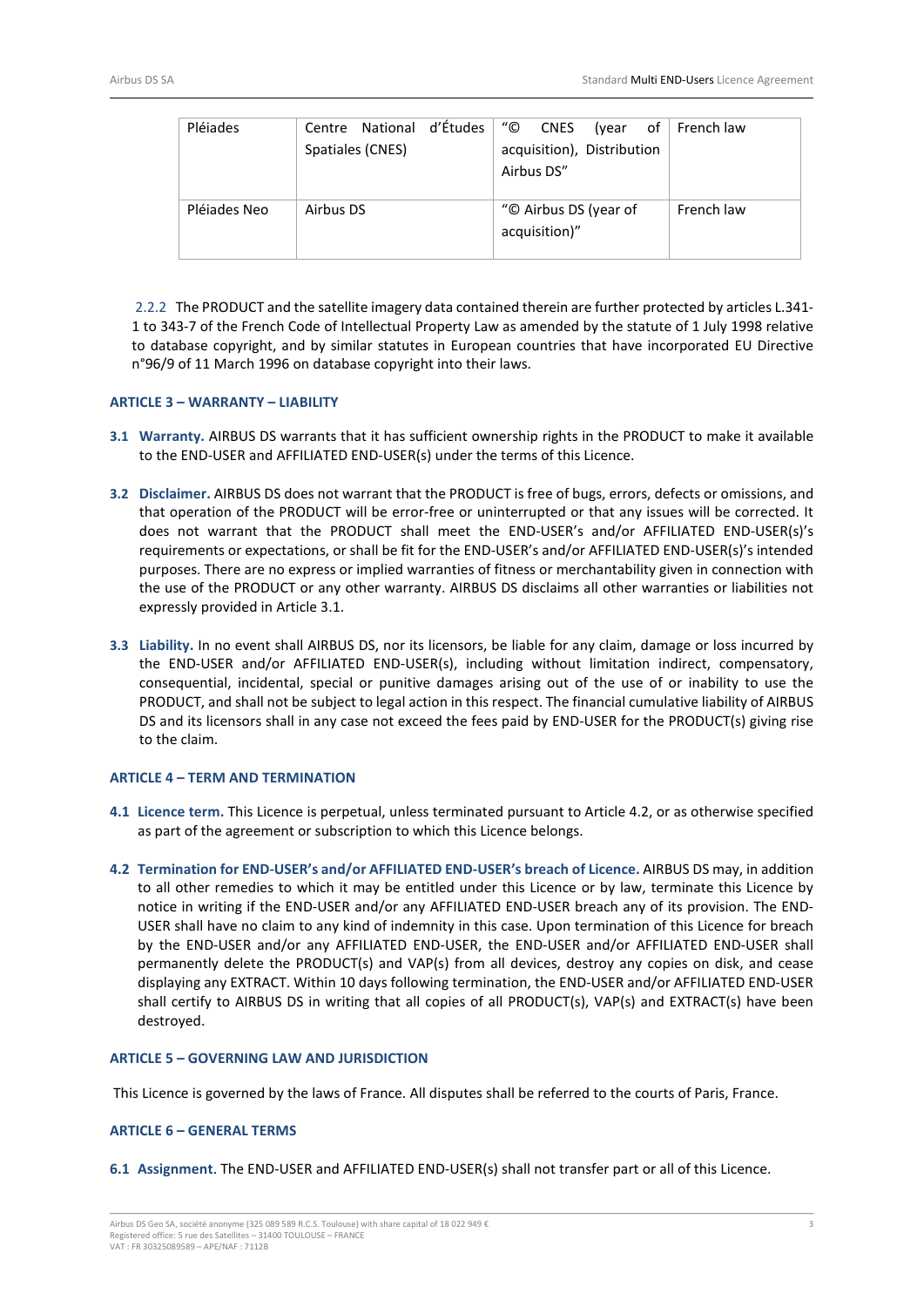**6.2 Severability**. In the event that any provision of this Licence is declared invalid or unenforceable, the remaining provisions shall continue to apply.

### **ARTICLE 7 – DEFINITIONS**

**"AFFILIATED END-USER":** means any legal commercial business entity or government agency engaged in a joint project with the END-USER (including but not limited to joint venture agreements, teaming agreements, or consortium agreements), as detailed by the END-USER to AIRBUS DS in the order confirmation and accepted in writing by AIRBUS DS. A legal commercial business entity includes its possible offices and branches in its country of residence. Except upon AIRBUS DS' prior agreement in writing, a government entity is limited to the entity located at the address where the PRODUCT is supplied.

**"AIRBUS DS":** means Airbus DS Geo SA.

"**CONTRACTOR**"**:** means an individual contracted by the END-USER, either directly or through a consulting company or other entity, to provide services on behalf of or for the benefit of the END-USER and/or AFFILIATED END-USER(s).

"**DERIVATIVE WORKS**" or **"DW":** means any derivative of the PRODUCT developed by the END-USER and/or AFFILIATED END-USER(s), which does not contain any imagery data from the PRODUCT and is irreversible and uncoupled from the PRODUCT. By express exception, any Digital Elevation Model or Digital Terrain Model derived in any form whatsoever from a PRODUCT shall never be considered as DERIVATIVE WORKS.

"**END-USER**"**:** means the person, the legal commercial business entity, or the government agency, which has accepted this Licence to be supplied with the PRODUCT. A legal commercial business entity includes its possible offices and branches in its country of residence. Except upon AIRBUS DS' prior agreement in writing, a government entity is limited to the entity located at the address where the PRODUCT is supplied.

**"EXTRACT":** means an extract or screenshot of a PRODUCT or VAP in a secure, non-extractable, and nondownloadable format that prohibits manipulation of any pixel or metadata contained in the PRODUCT or VAP as follows :

(i) 2048 x 2048 pixels ; and

(ii) at a resolution no better than resolution of imagery at which the EXTRACT was captured ;

(iii) as an image file (.pdf, .jpeg, .tiff, .png, .bmp, .gif) or any format without georeferencing information, with or without rasters or vectors on top; and

(iv) properly attributing the copyright imagery.

"**PRODUCT**"**:** means the satellite product, as specified in the agreement, purchase order or subscription to which this Licence belongs, supplied by AIRBUS DS to the END-USER and/or AFFILIATED END-USER(s).

**"VALUE ADDED PRODUCT"** or "**VAP**"**:** means any product developed by the END-USER and/or AFFILIATED END-USER(s) which contains imagery data from the PRODUCT that has been significantly modified through technical manipulations and/or addition of other data. By express exception, any Digital Elevation Model or Digital Terrain Model derived in any form whatsoever from a PRODUCT shall always be considered as a VAP.

*In full and unconditional acceptance,*